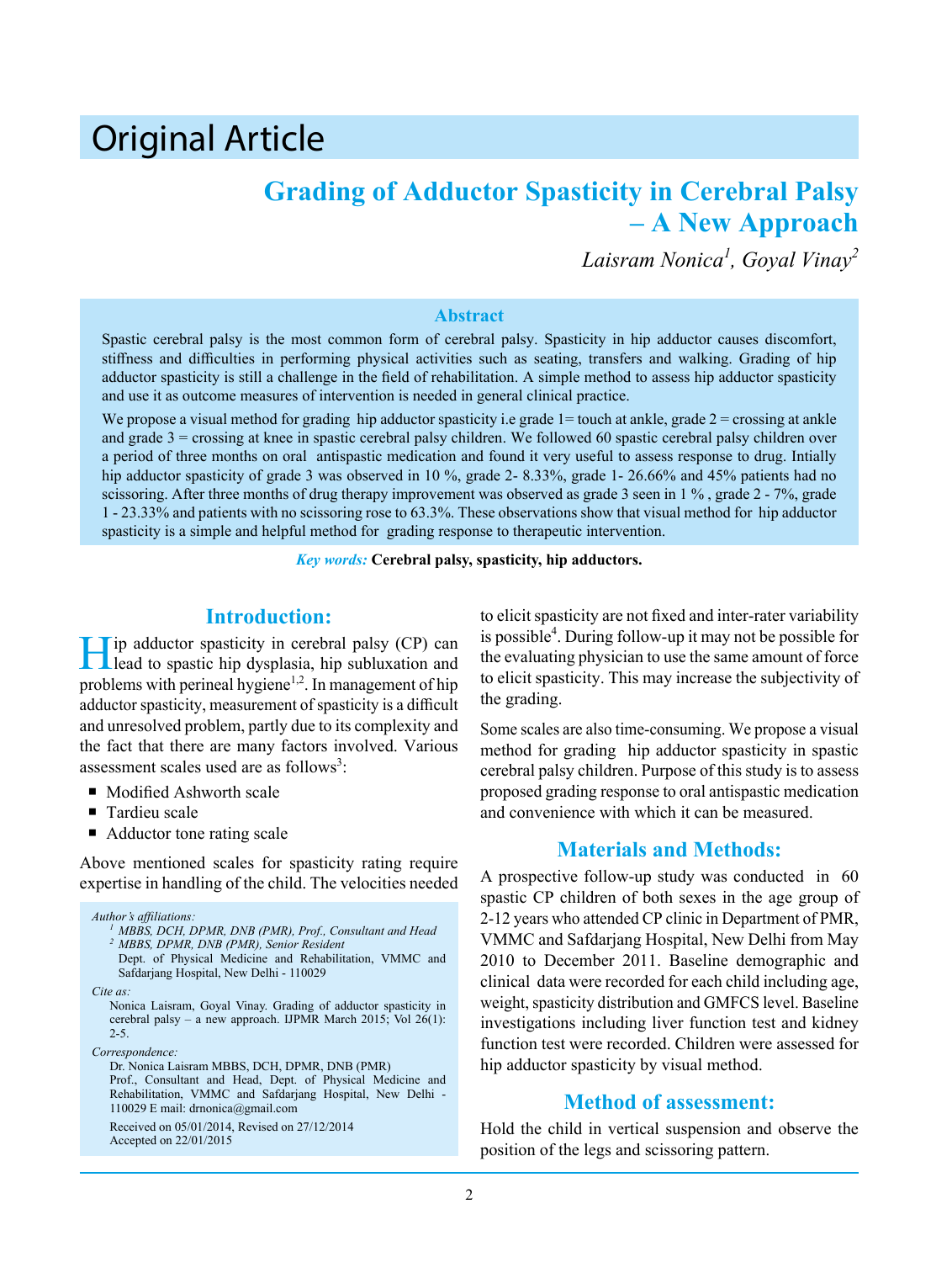Grading is done as follow:

**Participants:** Sixty cerebral palsy with spastic diplegia children attending C.P. clinic in Department of Physical Medicine and Rehabilitation, Safdarjang Hospital, New Delhi, who fulfilled following criteria were eligible for the study. Children aged 2-12 years with Modified Ashworth's scale score of  $1+$  or higher in both legs were included. Children already on oral antispastic drugs, history of Botox injection in previous six months, contracture in lower limbs and orthopaedic procedure performed in lower limbs were excluded.

**Treatment interventions:** Patients were given Baclofen 2.5mg t.i.d in children <8 years and 5mg t.i.d. in children >8 years with weekly increment of 5 mg to a maximum of 40 mg/day in former and 60 mg/day in latter after taking informed written consent from their parents/guardians<sup>5</sup>. Follow-up was done at one and three months for grading of scissoring to assess hip adductor spasticity.

**Statistical analysis:** Demographic and clinical information of the subjects were maintained on the excel software. The analysis was done on MS excel as well as SPSS version 15. Prior to analysis all the entries were double checked for any error.

#### **Results:**

Demographic profile ( n=60) (Table 1). Maximum children (41.66%) were in 2-4 years age group. Male preponderance with a sex ratio of 2:1 (male: female) was observed.

Grade of scissoring  $(n=60)$  (Table 2 & Figs 1-3). Pretreatment 45% (27/60) of patients had no scissoring, 26.66% (16/60) were of grade 1, 18.33% (11/60) were of grade 2 and 10% (6/360) were of grade 3.

At end of one month, 51.66% (31/60) of patients had no scissoring, 15 (25%) were found to be grade 1, 11 patients (18.33%) had grade 2 and 3 patients (5%) was found in grade 3.

At the end of 3 months 38 patients (63.33%) were found to have no scissoring, 14 (23.33%) had grade 1 and 7 (11.66%) had grade 2 scissoring and 1 patient (1.6%) had grade 3.

**Improvement in grade of scissoring at end of 1 and 3 months of therapy (n=60) (Table 3):** At the end of 1 month out of 16 patients with grade 1, 4 had no scissoring. Out of 11 patients with grade 2 only 7 had similar grade



**Fig 1–** *Touching at Ankles* **Fig 2–** *Crossing at Ankles* **Fig 3–** *Crossing at Knees*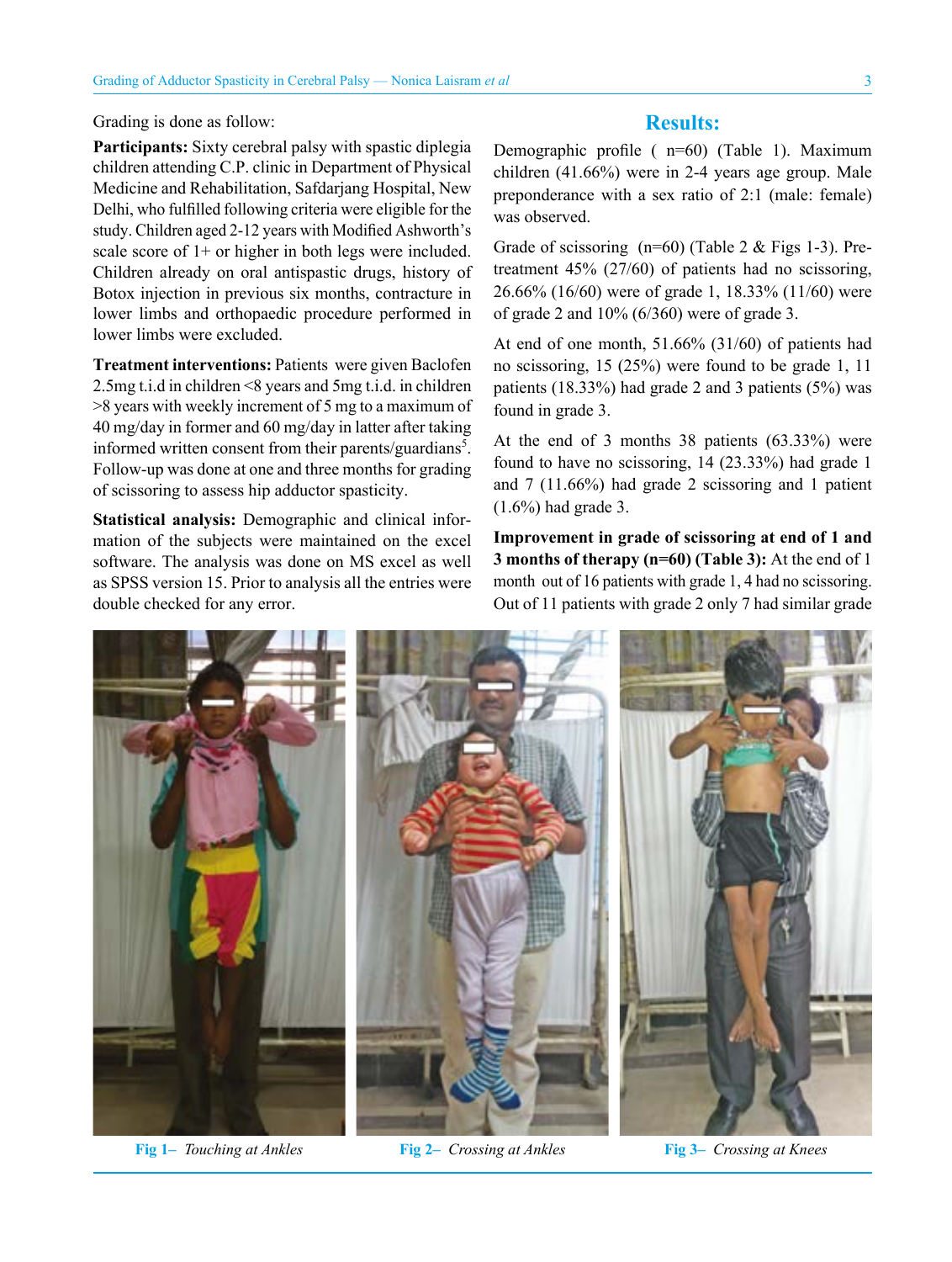after one month, 3 out of 6 patients with grade 3 improved to grade 2 after one month.

At the end of 3 months of therapy, out of 16 patients with grade 1, 11 patients improved to no scissoring, 9 out of 11 patients with grade 2 improved to grade 1 and out of 6 patients with grade 3, 4 improved to grade 2 and 1 to grade 1.

#### **Discussion:**

Study population showed majority children in 2-4 years age group with a male preponderance with a sex ratio of 2:1 (M:F). Hip adductor spasticity is great hindrance in rehabilitation of spastic cerebral palsy children as it interferes in daily handling of child, perineal hygiene and achieving ambulation goal<sup>1,2</sup>. Current scales for spasticity require expertise and skill in handling of the child. The velocities needed to elicit spasticity in modified Ashworth's scale, Tardieu scale and adductor tone rating are not fixed and inter-rater variability is possible. During follow-up it may not be possible for the evaluating physician to use the same amount of force to elicit spasticity. This may increase the subjectivity of the grading. Some scales are also time-consuming. Baclofen is commonly used antispastic drug for managing spasticity. Evaluation of drug effects in patients suffering

| $\cdot$     |               |
|-------------|---------------|
| Age (years) | Total         |
| $2 - 4$     | $25(41.66\%)$ |
| $4-6$       | $18(30\%)$    |
| $6 - 12$    | $17(28.33\%)$ |
| Total       | 60            |

**Table 1:** *Age Distribution (n= 60)*

from muscle spasticity is difficult and must take into account many different factors. Assessment scales for grading of scissoring with minimum subjectivity factor has not been reported in literature so a useful criteria has been evolved in this study. After three months of baclofen therapy reduction in grade of scissoring was seen as intially 55% of patients had scissoring which was reduced to 36.66% after three months. Reduction achieved was seen both in grade of scissoring and number of patients with scissoring. There was steady and significant reduction in scissoring.

Results with baclofen are similar to Milla<sup>6</sup> who in a double blind cross over study of 20 children with spastic cerebral palsy observed that patients on baclofen performed significantly better than placebo in reduction of spasticity and in allowing both active and passive limb movements. Notable improvement was observed in scissoring. Sheinberg et al<sup>7</sup> in a double-blind, randomised cross-over pilot study of oral baclofen *versus* placebo on fifteen children with mean age 7. 4 years  $(SD = 2.7)$ years) and spastic quadriplegia (gross motor function classification system level IV or V) found that children scored significantly better on the goal attainment scale with baclofen compared with placebo.

Grading of adductor spasticity by visual approach provides a relatively easy and quick method of grading adductor spasticity and can be used to assess interventions to decrease spasticity including therapeutic response of oral antispastic drugs.

#### **Conclusions:**

Grading of adductor spasticity by visual approach is easy to perform, less time consuming, has less chances of

| <b>Grade of scissoring</b> | No scissoring | <b>Grade 1</b> | <b>Grade 2</b> | <b>Grade 3</b> | <b>Total</b> |
|----------------------------|---------------|----------------|----------------|----------------|--------------|
| Pre-treatment              | 27(45%)       | $16(26.66\%)$  | $11(18.33\%)$  | $6(10\%)$      | 60           |
| At 1 month                 | $31(51.66\%)$ | 15(25%)        | $11(18.33\%)$  | 3(5%)          | 60           |
| At 3 months                | 38 (63.33%)   | $14(23.33\%)$  | $7(11.66\%)$   | $1(1.6\%)$     | 60           |

**Table 2:** *Grade of Scissoring (n= 60) at Pre-treatment, One Month and Three Months*

*Grades of scissoring: Grade 1 = Touch at ankle; Grade 2 = Crossing at ankle; Grade 3 = Crossing at knee*

**Table 3:** *Improvement in Grade of Scissoring at End of One and Three Months of Therapy*

| <b>Grade of</b><br>scissoring | No of patients<br>(Pre-treatment) | Grade of scissoring at end of 1 and 3 months of baclofen |    |                                                           |  |                |  |         |                         |
|-------------------------------|-----------------------------------|----------------------------------------------------------|----|-----------------------------------------------------------|--|----------------|--|---------|-------------------------|
|                               |                                   | No scissoring                                            |    | Grade 1                                                   |  | <b>Grade 2</b> |  | Grade 3 |                         |
|                               |                                   | At $1 \text{ mo}$                                        |    | At 3 mo   At 1 mo   At 3 mo   At 1 mo   At 3 mo   At 1 mo |  |                |  |         | $\vert$ At 3 mo $\vert$ |
| Grade 1                       | 16                                | 4                                                        | 11 | 12                                                        |  |                |  |         |                         |
| Grade 2                       |                                   |                                                          |    | 4                                                         |  |                |  |         |                         |
| Grade 3                       |                                   |                                                          |    |                                                           |  |                |  |         |                         |

*Grades of scissoring: Grade 1=Touch at ankle; Grade 2=Crossing at ankle; Grade 3=Crossing at knee; no=Months*